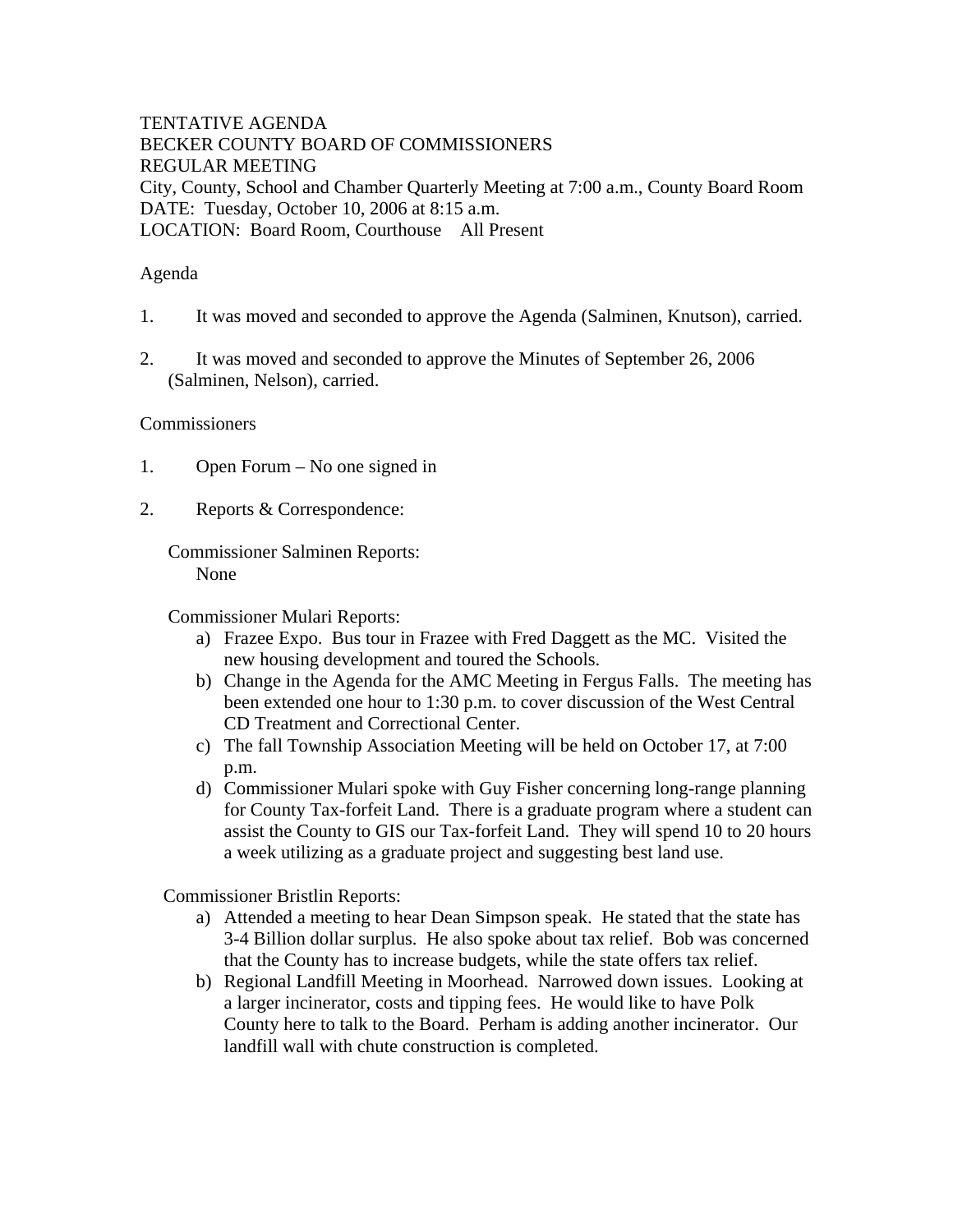Commissioner Knutson Reports:

- a) Expressed concern of Supervisor availability on Fridays at the Highway Department.
- b) In response to State LGA cuts, Cities and Counties work harder.
- c) The new hauler at the Landfill is working out well.
- d) Receiving unwanted e-mails.

Commissioner Nelson Reports:

a) We should invite MN DOT to the next City, County, School, Chamber Quarterly Meeting.

County Administrator Brian Berg:

- a) Thanks the County Board for allowing him to attend the County Administrator's Conference. We discussed Joint Powers Agreements, how to deal with difficult boards and the future of Human Services.
- 3. Appointments:
	- a) It was moved and seconded to re-appoint Ellis Peterson as a Manager to the Cormorant Lakes Watershed District for a three-year term (Nelson, Bristlin), carried.
	- b) It was moved and seconded to add an appointment to the Parks & Recreation Board to the Board Agenda (Nelson, Bristlin), carried.
	- c) It was moved and seconded to appoint John Erickson to the Parks & Recreation Board (Salminen, Bristlin), carried.

## Auditor

- 1. It was moved and seconded to approve the Gambling Permit (Raffle) to Wolf Lake VFW for a Fishing Derby on Toad Lake on January 20, 2007, Toad Lake Twp. (Salminen, Bristlin), carried.
- 2. After Commissioner Bristlin asked the Auditor if all qualifying procedures had been completed and approved, it was moved to approve a New On/Sale Liquor License (including Sunday Sales) for Kevin L. Karel, Cormorant Enterprises, Inc., DBA: Cormorant Inn & Suites, Cormorant Twp. (Bristlin). Motion died for lack of a second. Commissioner Bristlin withdrew the motion. Commissioner Nelson had questions relating to the West Central Initiative Grant received by Kevin L. Karel., and also if there were any violations which would prevent a license. It was moved and seconded to table this request for further review for clarification (Salminen, Nelson), carried. Commissioner Nelson stated that he would bring this issue back to the Board. Brian Berg, County Administrator, stated that the Board should direct a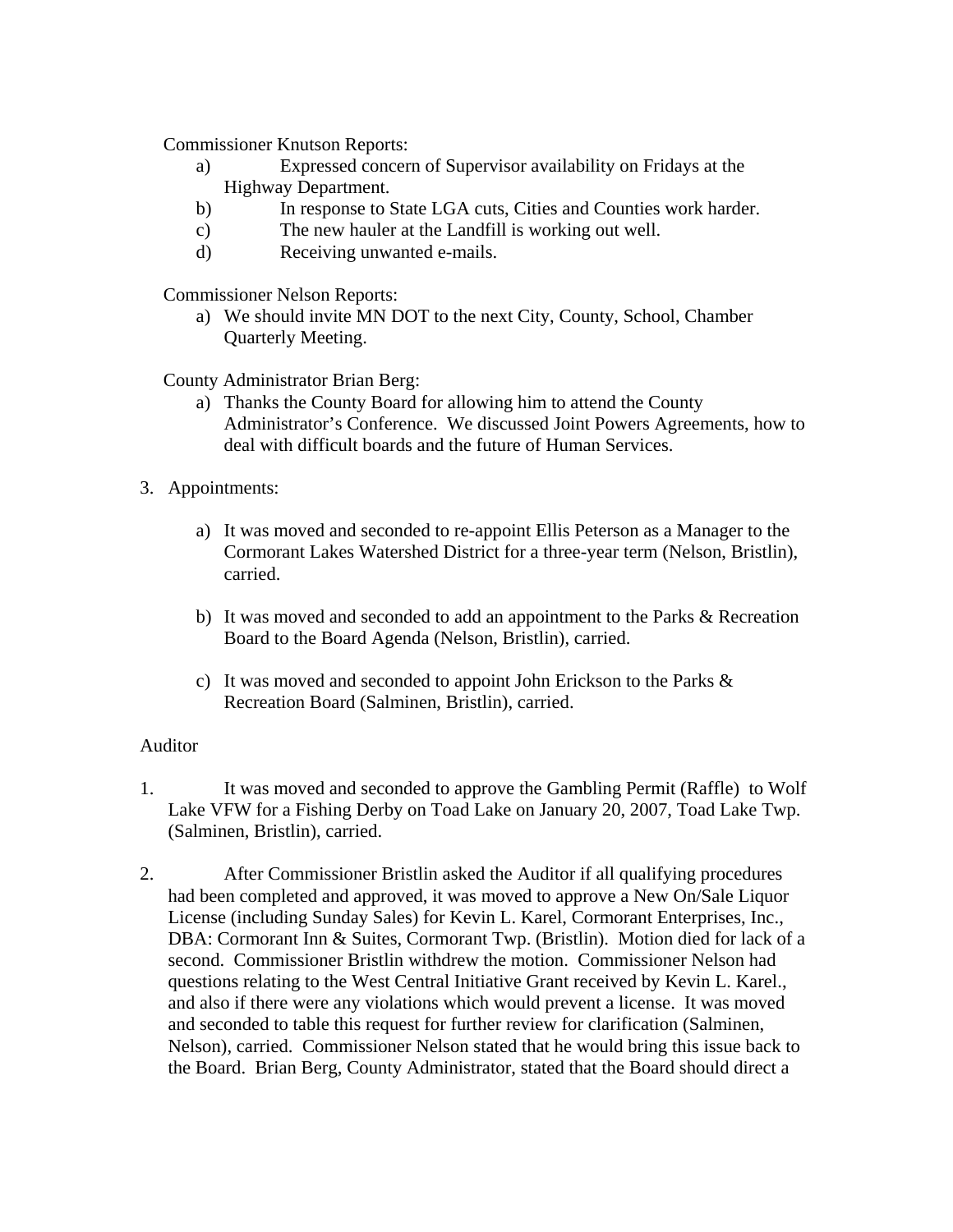County Department to investigate. Commissioner Mulari stated that his track record cause these concerns. Brian Berg will work on this information.

- 3. It was moved and seconded to approve a New Tobacco License for Kevin L. Karel, Cormorant Enterprises, Inc. – DBA: Cormorant Inn & Suites, Cormorant Twp. (Salminen, Nelson), carried.
- 4. It was moved and seconded to approve the New Tobacco License Renewals for the following (Salminen, Bristlin), carried. Nelson Abstaining.
	- 1) Jay B. Olness, Gr8 Investments, Inc. DBA: Pit 6-11, Lake Eunice Twp
	- 2) Mike Sweeney, Resort Management Corp., Forest Hills Golf & RV Resort, Aud. Twp.
	- 3) Richard J. Bartelt, Four Corners, Erie Twp.
	- 4) Roger Nelson, Loon Echo Inc. DBA: Elbow Lake Store & Bar, Round Lake Twp.
	- 5) Delheln, Inc. DBA: Randy's Lake Eunice, Lake Eunice Twp.
	- 6) Heather J. Furlong, Snellman Store, Wolf Lake Twp.
	- 7) Sheila Blanford, Tamarac Resort & Campground, Sugar Bush Twp.
	- 8) Tamara L. Coata, Coats Management, Inc. DBA: OBT/K&T's Pub & Grub, Osage Twp.
	- 9) Fred Brower, Cedar Crest Resort, Maple Grove Twp.
	- 10) Daryl W. Moran, Sr., Chief Corner Store, Pine Point Twp.
	- 11) Susan L Kimball, Toad Lake Store, Toad Lake Twp.
	- 12) Coalwell Agency Inc., Highway 59 Store, Detroit Twp.
	- 13) Patricia J. Maloney, The Cormorant Pub Inc. DBA: The Pub, Cormorant Twp.

Finance Committee Minutes

- 1. It was moved and seconded to approve the Claims (Knutson, Bristlin), carried.
- 2. The 2005 Audit Exit Interview was discussed.
- 3. Smokey Hills Communication Tower Replacement was recommended to approve.
- 4. It was moved and seconded to approve the Human Services Parking Lot Change Order in the amount of \$4,500 (Knutson, Nelson), carried.
- 5. It was moved and seconded to approve to purchase (20) Wired Headsets at  $$149.99$  each =  $$2999.80$ ; (3) Wired Headsets without Amplifiers at \$84 each =  $$252$ ; and (6) Wireless Headsets at \$229.95 each = \$1379.70 for a total of \$4631.50 (Bristlin, Nelson), carried.
- 6. It was moved and seconded to approve to replace the current copier in the Probation Office with a new Lanier LD 120d with fax, print and scan capabilities from Liberty Business Systems with the cost of approximately \$115 a month (Bristlin, Knutson), carried.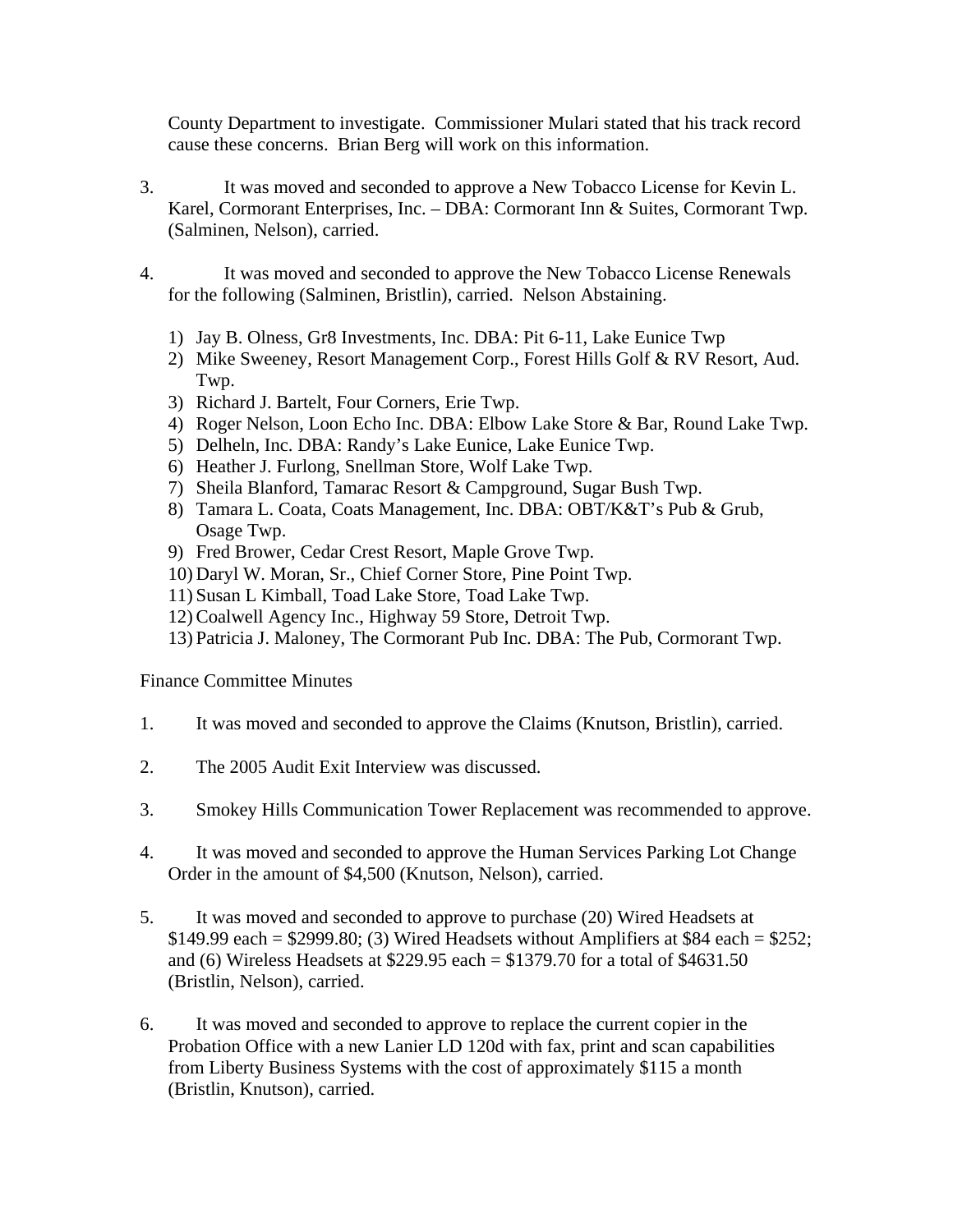Veteran's Services Officer, Lauri Brooke,

- 1. Update on the Veteran's Services Office. Our new Mission Statement is to work with Veterans and families with an attitude of caring and respect. Lauri identified (5) Goals to improve services to veterans and their families: Establish a toll-free number for county veterans.; Develop a "Smart Book" for the Veteran Services Office. This book will contain the procedures and processes necessary to run the Becker County Veteran's Services Office; Continue to collaborate with community based organizations and County entities; Create new partnerships to assist the Veterans and the community with the reintegration process and Update CVSO Webpage to include .gov & .osd resource links.
- 2. It was moved and seconded to approve to move the Veteran's Memorials from the Courthouse Courtyard and put in storage. The Courtyard will be cleared for the Courthouse Expansion in the Spring of 2007 (Salminen, Bristlin), carried.

## Human Services

- 1. It was moved and seconded to accept the Family Services & Probation Placement Reports (Salminen, Knutson), carried.
- 2. It was moved and seconded to accept the Adult Services Report (Salminen, Bristlin), carried.
- 3. It was moved and seconded to approve the Human Services Claims (Salminen, Nelson), carried.
- 4. It was moved and seconded to approve the Community Health Claims (Salminen, Nelson), carried.
- 5. It was moved and seconded to approve the Transit Claims (Bristlin, Salminen), carried.
- 6. It was moved and seconded to pass Resolution No. 10-06-1B, accepting the low base bid and award the bid for construction of the Transit Building to the General Contractor: J. P. Structures, Inc. in the amount of \$208,752 (Bristlin, Salminen), carried.
- 7. It was moved and seconded to pass Resolution No. 10-06-1C stating the County Board hereby closes this meeting pursuant the attorney-client privilege, MN stat. sub. 13D.05, subd. 3 (b); the specific subjects to be discussed, pursuant to MN. Stat. sub. 13.01, are the strength of the County's case, the cost of the proceeding, the possible settlement of this action (Bristlin, Salminen), carried.

Closed Session to discuss pending litigation. It was moved and seconded to Open Session (Nelson, Bristlin), carried.